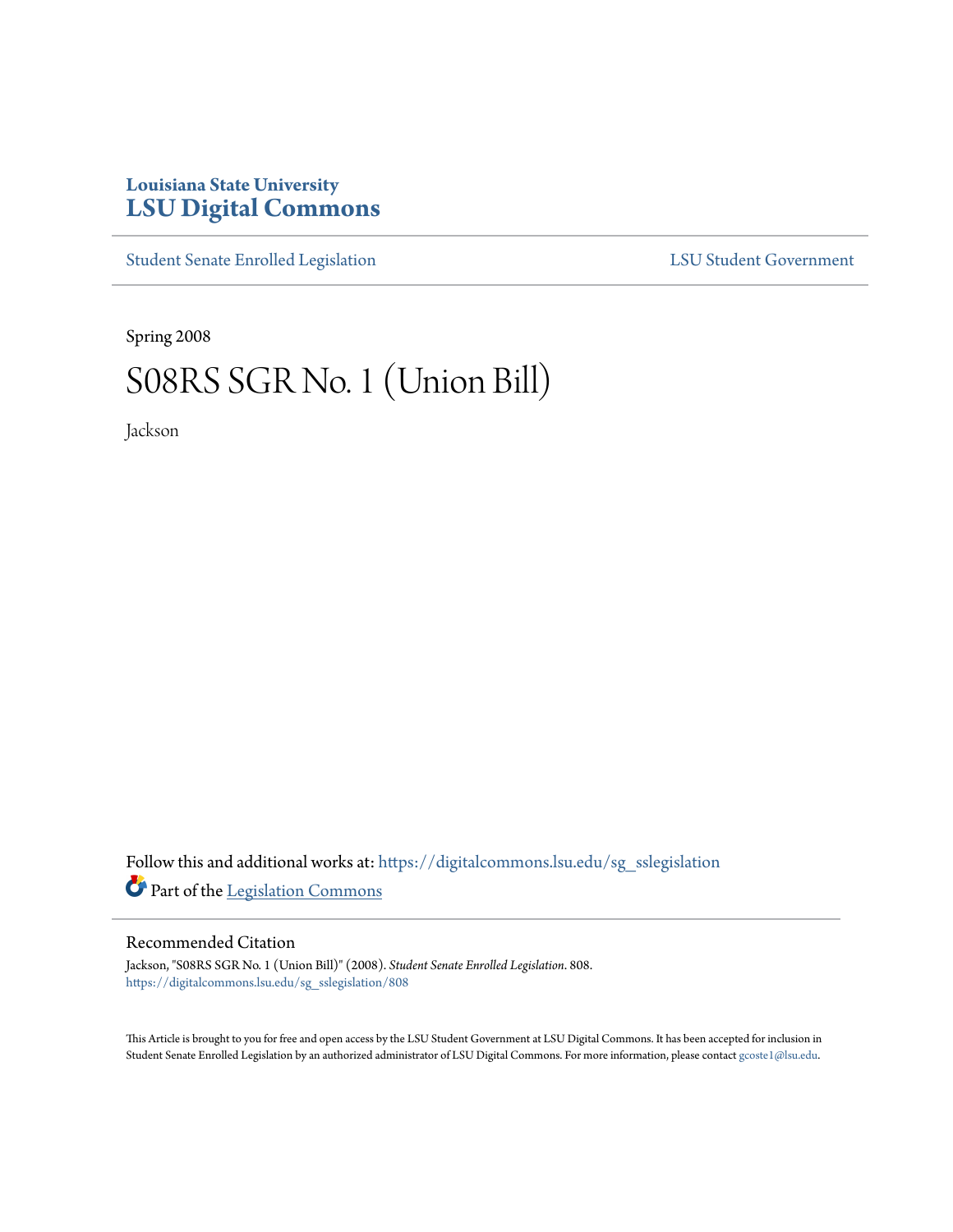**EXTUDENT GOVERNMENT FINGLE EXECUTE EXECUTE ENGROSSED STUDENT SENATE S08RS SGR NO. 1 BY: SENATOR JACKSON**

# **A RESOLUTION**

#### **TO URGE AND REQUEST STUDENT PARKING SPOTS IN FRONT OF THE STUDENT UNION**

- **PARAGRAPH 1:** WHEREAS, IN 1958 THE STUDENT BODY ASSESSED THEMSELVES A FEE BY MEANS OF SUCCESSFUL REFERENDUM TO CONSTRUCT THE UNION; AND
- **PARAGRAPH 2:** WHEREAS, THE UNION GOVERNING BOARD RECENTLY CHANGED THE NAME OF SAID BUILDING FROM THE UNION TO THE STUDENT UNION SO THERE WOULD BE NO QUESTION AS TO THE PURPOSE OF SAID BUILDING;
- **PARAGRAPH 3:** WHEREAS, THE STUDENT UNION CONTAINS ESSENTIAL ELEMENTS TO STUDENT LIFE SUCH AS DINING SERVICE, A BOOKSTORE, CHEAP TRAVEL OPTIONS, A POST OFFICE, STUDENT GOVERNMENT OFFICES TO VOICE THEIR CONCERNS TO THEIR REPRESENTATIVES, A TIGER CARD OFFICE, AUTOMATIC TELLER MACHINES, THE CAMPUS FEDERAL CREDIT UNION USED BY MANY STUDENTS, THE OFFICE OF MULTICULTURAL AFFAIRS, LEISURE CLASSES, AND MEETING ROOMS FOR STUDENT ORGANIZATIONS; AND
- **PARAGRAPH 4:** WHEREAS, THE SIGNS IN FRONT OF THE STUDENT UNION PROHIBITING STUDENT PARKING DURING REGULAR CAMPUS BUSINESS HOURS ARE AN EGREGIOUS AFFRONT TO THE STUDENT BODY, THE MOST ESSENTIAL AND IMPORTANT ELEMENT OF A UNIVERSITY; AND
- **PARAGRAPH 5:** WHEREAS, IT IS UNREASONABLE TO EXPECT A STUDENT TO HAVE TO WALK FROM A COMMUTER LOT TO THE UNION ONLY TO CHECK HIS/HER MAIL, ETC.
- **PARAGRAPH 6:** THEREFORE BE IT RESOLVED THAT THE STUDENT GOVERNMENT OF LOUISIANA STATE UNIVERSITY AND AGRICULTURAL & MECHANICAL COLLEGE URGES THAT TEN LIMITED TIME (FIFTEEN TO THIRTY MINUTE) PARKING SPOTS IN FRONT OF THE STUDENT UNION BE RESERVED SOLELY FOR STUDENTS; AND
- **PARAGRAPH 7: BE IT FURTHER RESOLVED THAT A COPY OF THIS RESOLUTION** SHALL BE TRANSMITTED TO THE DIRECTOR OF PARKING AND TRANSPORTATION, THE CHANCELLOR , THE STUDENT GOVERNMENT DIRECTOR OF TRANSPORTATION, AND THE STUDENT GOVERNMENT PRESIDENT.